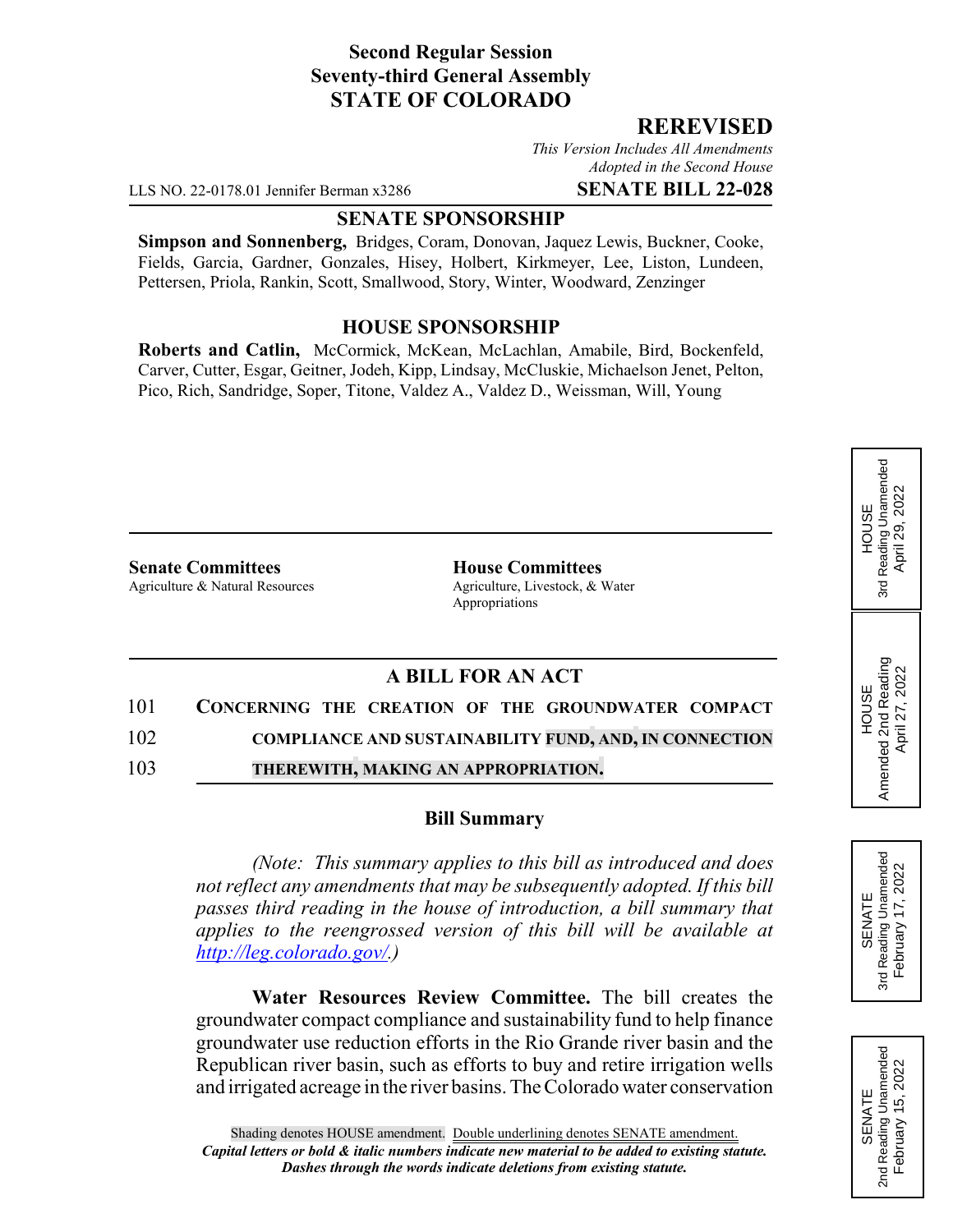board administers the fund and can make expenditures from the fund based on recommendations from the board of directors of the Rio Grande water conservation district or the Republican river water conservation district. A conservation district's recommendations must first be approved by the state engineer.

| $\mathbf{1}$   | Be it enacted by the General Assembly of the State of Colorado:        |
|----------------|------------------------------------------------------------------------|
| $\overline{2}$ | <b>SECTION 1.</b> In Colorado Revised Statutes, add 37-60-134 as       |
| $\overline{3}$ | follows:                                                               |
| $\overline{4}$ | Groundwater compact compliance<br>37-60-134.<br>and                    |
| 5              | sustainability fund - creation - conservation district                 |
| 6              | recommendations for expenditures - state engineer approval -           |
| $\overline{7}$ | legislative declaration - transfer - definitions - reports - repeal.   |
| 8              | (1) THE GENERAL ASSEMBLY HEREBY:                                       |
| 9              | (a) FINDS AND DETERMINES THAT:                                         |
| 10             | (I)<br>GROUNDWATER WELL PUMPING IN CERTAIN AREAS OF THE                |
| 11             | STATE PROVIDES THE PRINCIPAL SOURCE OF IRRIGATION WATER SUPPLY         |
| 12             | BUT CONSEQUENTLY MAY REDUCE THE QUANTITY OF GROUNDWATER IN             |
| 13             | THE AQUIFERS AND MAY IMPACT THE HYDROGEOLOGY OF CONNECTED              |
| 14             | SURFACE STREAMS, RESULTING IN REDUCED STREAM FLOWS THAT                |
| 15             | THREATEN SENIOR WATER RIGHTS AND THE STATE'S COMPLIANCE WITH           |
| 16             | <b>INTERSTATE COMPACTS;</b>                                            |
| 17             | (II)<br>GROUNDWATER USE IS EXTENSIVE IN FOUR OF THE EIGHT              |
| 18             | MAJOR RIVER BASINS IN COLORADO, NAMELY THE RIO GRANDE,                 |
| 19             | REPUBLICAN, ARKANSAS, AND SOUTH PLATTE RIVER BASINS, AND SUCH          |
| 20             | GROUNDWATER USE IS CLOSELY TIED TO THE AGRICULTURAL ECONOMY IN         |
| 21             | THOSE AREAS;                                                           |
| ົ              | $(TII)$ Deputate $I$ burne $C_{T}$ (Figure Supper Goupt Line $(TII)$ ) |

**(III)** PREVIOUS UNITED STATES SUPREME COURT LITIGATION INITIATED IN NEIGHBORING STATES REGARDING COMPACT COMPLIANCE BY

-2- 028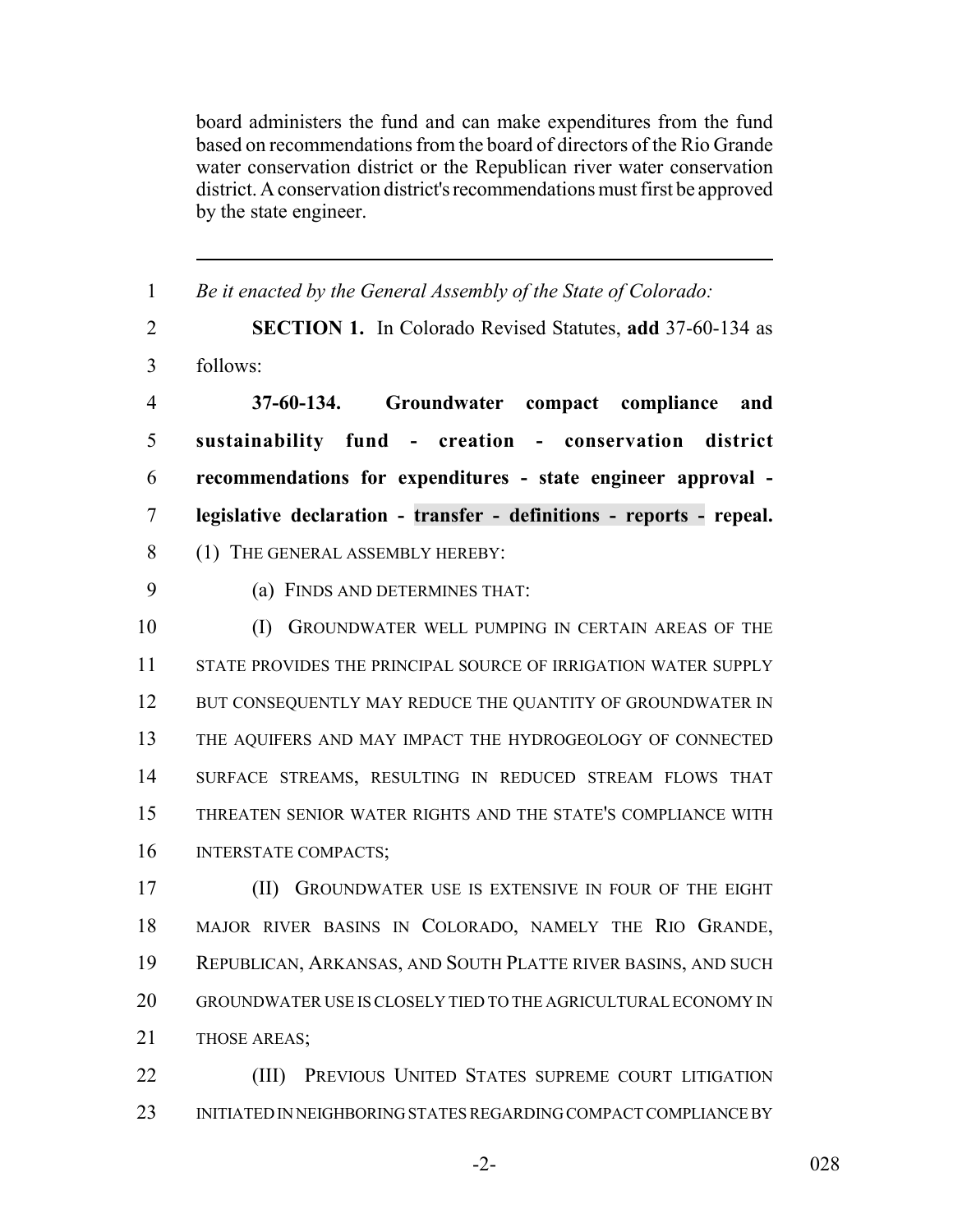THE RIO GRANDE, ARKANSAS, AND REPUBLICAN RIVER BASINS HAVE 2 INVOLVED COMPLAINTS REGARDING THE EXTENT OF GROUNDWATER USE IN THOSE AREAS. SETTLEMENTS OF THE LAWSUITS IN THE RIO GRANDE AND REPUBLICAN RIVER BASINS RESULTED IN THE CREATION OF WATER CONSERVATION DISTRICTS TO ADDRESS GROUNDWATER MANAGEMENT AND CONSERVATION.

 (IV) DESPITE THE CONSERVATION DISTRICTS' AND THE STATE'S DILIGENT EFFORTS TO IMPLEMENT STRATEGIES TO REDUCE GROUNDWATER USE, INCLUDING THE CREATION OF SIX GROUNDWATER MANAGEMENT SUBDISTRICTS IN THE RIO GRANDE RIVER BASIN AND THE USE OF VARIOUS FEDERAL, STATE, AND LOCAL FUNDING SOURCES TO INCENTIVIZE THE PURCHASE AND RETIREMENT OF IRRIGATED ACREAGE, EXTENSIVE GROUNDWATER USE IN THE RIO GRANDE AND REPUBLICAN RIVER BASINS CONTINUES TO THREATEN AQUIFER SUSTAINABILITY, SENIOR WATER RIGHTS, AND COMPACT COMPLIANCE;

 (V) AS PART OF THE EFFORTS TO REDUCE GROUNDWATER USE, THE STATE ENTERED INTO A STIPULATION WITH KANSAS AND NEBRASKA IN 2016 IN WHICH THE STATE AGREED TO RETIRE TWENTY-FIVE THOUSAND 19 ACRES OF IRRIGATED ACREAGE IN THE REPUBLICAN RIVER BASIN BY 2029, AND, PURSUANT TO STANDARDS FOR GROUNDWATER MANAGEMENT SET FORTH IN SECTION 37-92-501 (4), THE GROUNDWATER MANAGEMENT SUBDISTRICT NUMBER 1 CREATED IN THE RIO GRANDE WATER CONSERVATION DISTRICT IS REQUIRED TO RETIRE FORTY THOUSAND ACRES OF IRRIGATED ACREAGE BY 2029;

 (VI) TO DATE, ONLY ABOUT THREE THOUSAND ACRES HAVE BEEN RETIRED IN THE REPUBLICAN RIVER BASIN AND ONLY ABOUT THIRTEEN 27 THOUSAND ACRES HAVE BEEN RETIRED IN THE RIO GRANDE RIVER BASIN;

-3- 028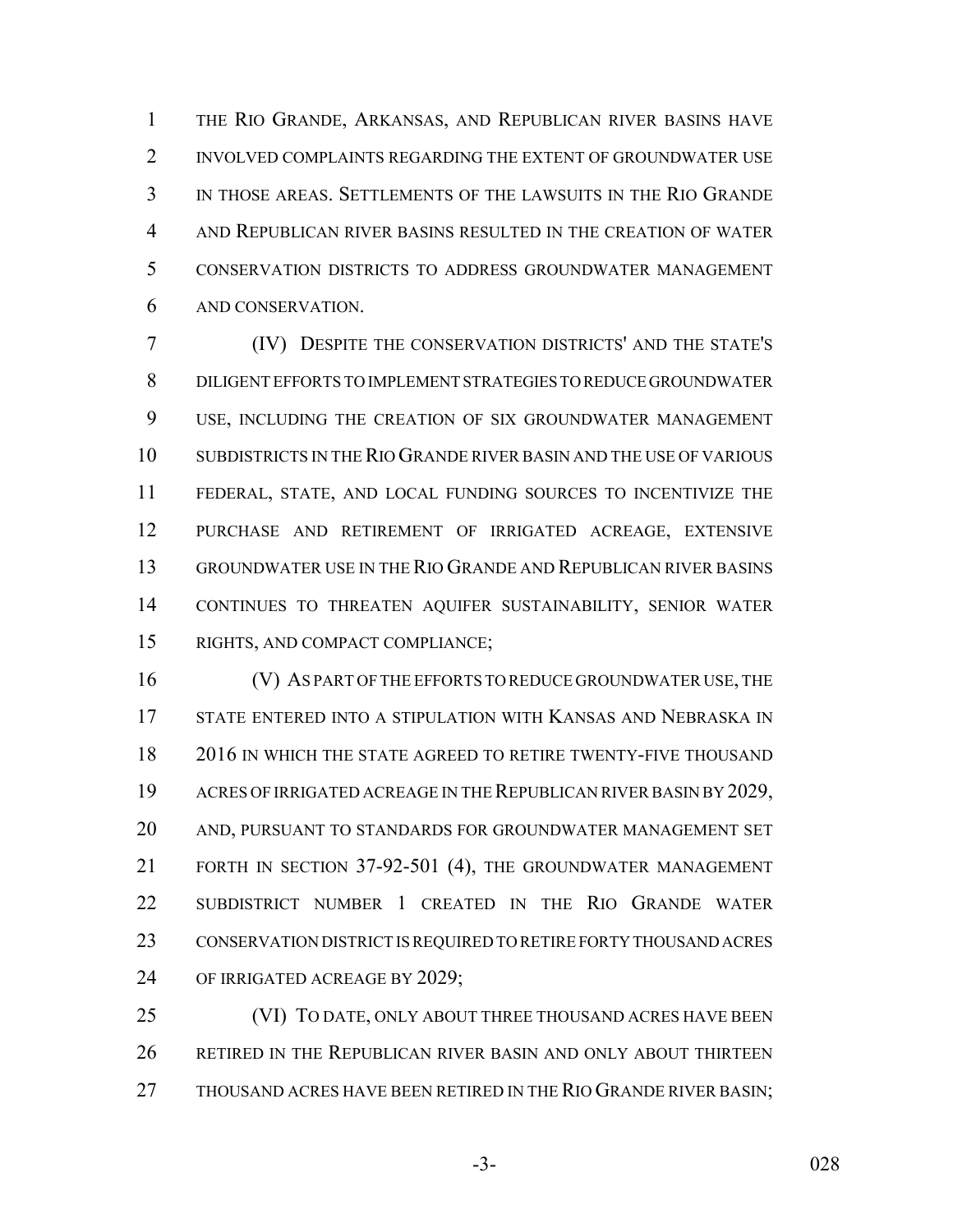AND

 (VII) IF THE ACREAGE RETIREMENT REQUIREMENTS IN THE RIO GRANDE AND REPUBLICAN RIVER BASINS ARE NOT MET, THE STATE MIGHT BE REQUIRED TO MANDATE GROUNDWATER USE REDUCTIONS FOR PRODUCTIVE FARMLAND IN THE BASINS TO ACHIEVE COMPACT COMPLIANCE, THUS THREATENING THE AGRICULTURAL ECONOMIES IN THE RIVER BASINS; AND

(b) DECLARES THAT:

 (I) GREATER FUNDING IS NEEDED TO INCENTIVIZE THE RETIREMENT OF IRRIGATION WELLS AND IRRIGATED ACREAGE TO COMPLY WITH THE GROUNDWATER USE REDUCTION REQUIREMENTS;

 (II) TO ACCELERATE THE STATE'S PROGRESS IN RETIRING IRRIGATED ACREAGE IN THE REPUBLICAN AND RIO GRANDE RIVER BASINS IN ORDER TO MEET STATE-MANDATED DEADLINES, A STATE FUND SHOULD BE CREATED TO PROVIDE FINANCIAL INCENTIVES AND ASSISTANCE FOR THE BUYING AND RETIRING OF IRRIGATION WELLS AND IRRIGATED ACREAGE IN THE BASINS;

18 (III) SUCH USE OF STATE MONEY WOULD ALSO HELP PROMOTE CONSERVATION AND SUSTAINABILITY OF GROUNDWATER RESOURCES IN FURTHERANCE OF THE STATE WATER PLAN DEVELOPED PURSUANT TO SECTION 37-60-106.3; AND

**(IV)** THE BOARD SHOULD ADMINISTER THE FUND AND DISTRIBUTE MONEY FROM THE FUND BASED ON RECOMMENDATIONS OF THE BOARD OF DIRECTORS OF THE RIO GRANDE WATER CONSERVATION DISTRICT APPOINTED PURSUANT TO SECTION 37-48-103 OR THE BOARD OF DIRECTORS OF THE REPUBLICAN RIVER WATER CONSERVATION DISTRICT APPOINTED PURSUANT TO SECTION 37-50-104, WHICH RECOMMENDATIONS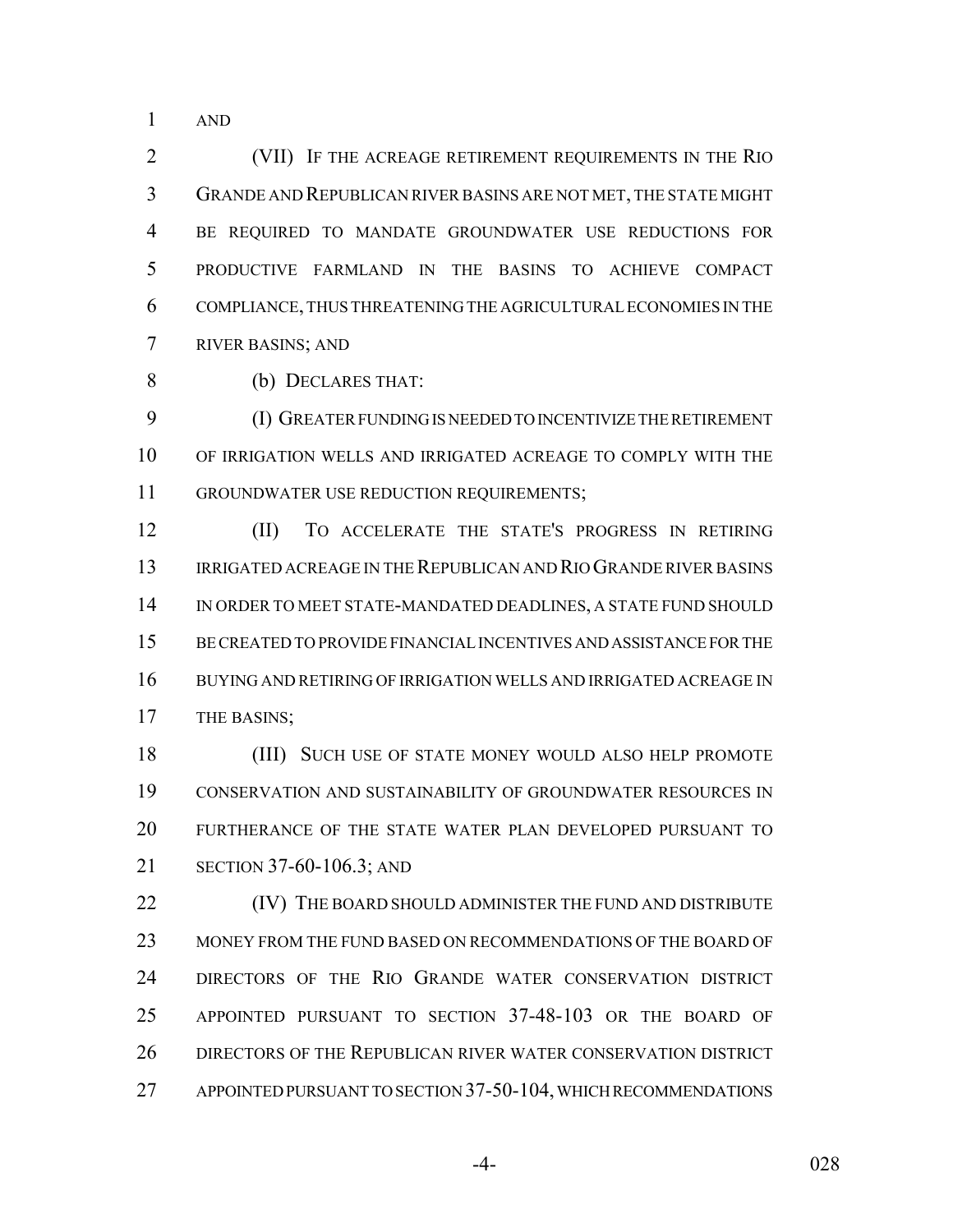THE STATE ENGINEER SHOULD FIRST REVIEW.

 (2) THE GENERAL ASSEMBLY FURTHER FINDS AND DECLARES THAT: (a) THIS SECTION IS INTENDED TO RESPOND TO THE NEGATIVE ECONOMIC IMPACTS CAUSED BY THE COVID-19 PANDEMIC AND RESULTING PUBLIC HEALTH EMERGENCY BY PROVIDING FINANCIAL INCENTIVES FOR THE VOLUNTARY RETIREMENT OF IRRIGATED ACREAGE AND WELLS IN ORDER TO MAINTAIN INTERSTATE COMPACT COMPLIANCE AND FOR THE PROMOTION OF CONSERVATION AND SUSTAINABILITY OF 9 GROUNDWATER RESOURCES IN FURTHERANCE OF THE STATE WATER PLAN; (b) MONEY ALLOCATED TO THE STATE PURSUANT TO THE "AMERICAN RESCUE PLAN ACT OF 2021" AND TRANSFERRED TO THE GROUNDWATER COMPACT COMPLIANCE AND SUSTAINABILITY FUND CREATED IN SUBSECTION (3)(a) OF THIS SECTION MAY BE USED FOR THE PURPOSES OF THIS SECTION; AND

 (c) THE COMPACT COMPLIANCE, GROUNDWATER RESOURCE SUSTAINABILITY, AND GROUNDWATER CONSERVATION PURPOSES DESCRIBED IN THIS SECTION ARE IMPORTANT GOVERNMENT SERVICES.

 (3) (a) THE GROUNDWATER COMPACT COMPLIANCE AND SUSTAINABILITY FUND IS HEREBY CREATED IN THE STATE TREASURY AND CONSISTS OF MONEY THAT THE GENERAL ASSEMBLY MAY APPROPRIATE OR TRANSFER TO THE FUND; MONEY THAT THE STATE MAY RECEIVE FROM FEDERAL SOURCES, INCLUDING FEDERAL SOURCES OF STIMULUS FUNDING OR RECOVERY FUNDING; AND ANY GIFTS, GRANTS, OR DONATIONS THAT THE BOARD SEEKS, ACCEPTS, AND EXPENDS FOR THE PURPOSES SET FORTH IN THIS SECTION. THE MONEY IN THE FUND IS SUBJECT TO ANNUAL APPROPRIATION BY THE GENERAL ASSEMBLY.

(b) THE BOARD SHALL ADMINISTER THE FUND TO IMPLEMENT THE

-5- 028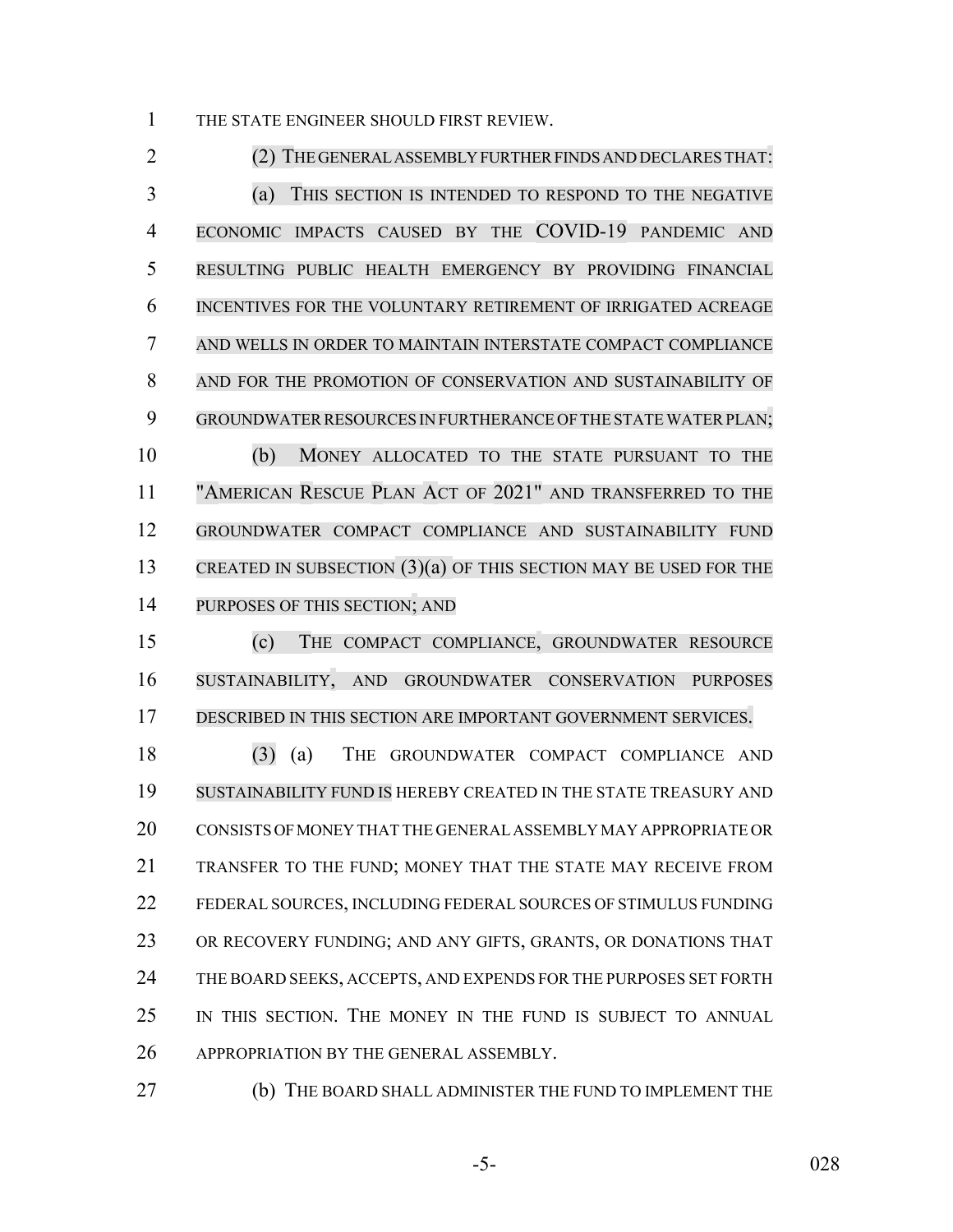GROUNDWATER COMPACT COMPLIANCE AND SUSTAINABILITY PURPOSES ESTABLISHED IN ACCORDANCE WITH THIS SECTION. THE BOARD MAY USE UP TO FIVE PERCENT OF THE MONEY ANNUALLY APPROPRIATED TO THE FUND TO PAY THE BOARD'S DIRECT AND INDIRECT COSTS, AS WELL AS THE DIRECT AND INDIRECT COSTS INCURRED BY THE RIO GRANDE WATER CONSERVATION DISTRICT, THE REPUBLICAN RIVER WATER CONSERVATION DISTRICT, AND THE STATE ENGINEER IN IMPLEMENTING THIS SECTION.

 (4) THE BOARD MAY DISBURSE MONEY FROM THE FUND FOR PURPOSES RELATED TO COMPACT COMPLIANCE AND GROUNDWATER RESOURCE SUSTAINABILITY AND CONSERVATION, INCLUDING THE FINANCING OF PROGRAMS DIRECTED AT BUYING AND RETIRING IRRIGATED 12 ACREAGE TO REDUCE GROUNDWATER USE. THE BOARD OF DIRECTORS OF THE RIO GRANDE WATER CONSERVATION DISTRICT AND THE BOARD OF DIRECTORS OF THE REPUBLICAN RIVER WATER CONSERVATION DISTRICT, 15 IN COLLABORATION WITH THE BOARD AND THE STATE ENGINEER, MAY EACH ESTABLISH ELIGIBILITY AND APPLICATION CRITERIA FOR DISBURSEMENT OF MONEY FROM THE FUND. EACH BOARD OF DIRECTORS SHALL POST ON ITS WEBSITE ANY CRITERIA ESTABLISHED PURSUANT TO THIS SUBSECTION (4).

20 (5) THE BOARD SHALL DISBURSE MONEY FROM THE FUND BASED ON RECOMMENDATIONS FROM THE BOARD OF DIRECTORS OF EITHER THE RIO GRANDE WATER CONSERVATION DISTRICT OR THE REPUBLICAN RIVER WATER CONSERVATION DISTRICT, WHICH RECOMMENDATIONS MUST FIRST 24 BE APPROVED BY THE STATE ENGINEER.

 (6) IF ALL GROUNDWATER REDUCTION REQUIREMENTS ESTABLISHED BY FEDERAL OR STATE COURT ORDER OR STIPULATION HAVE BEEN MET AND ALL STATUTORILY MANDATED GROUNDWATER REDUCTION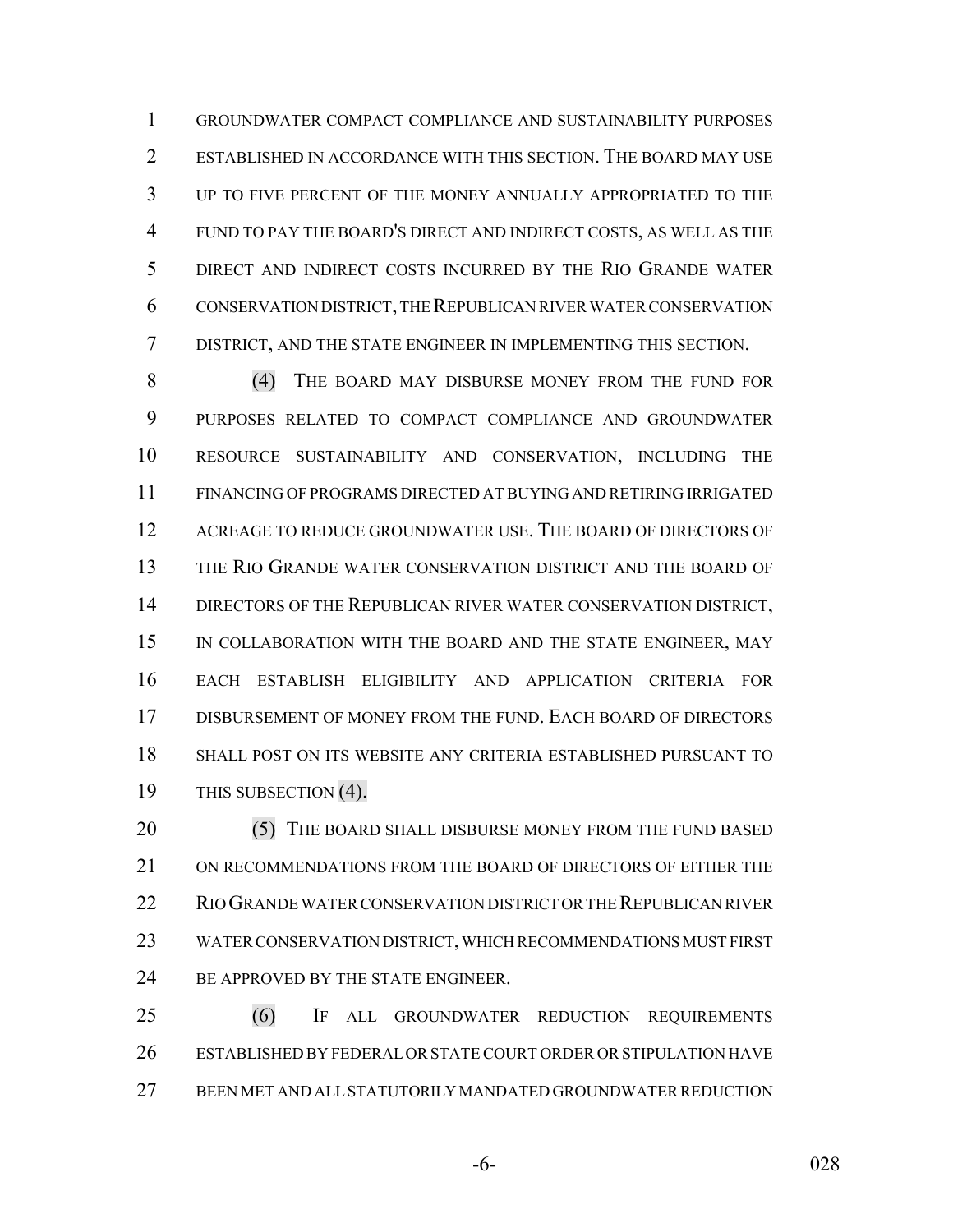STANDARDS HAVE BEEN ACHIEVED, THIS SECTION WILL BE REPEALED; EXCEPT THAT THIS SECTION SHALL NOT BE REPEALED BEFORE JANUARY 1, 2025.THE BOARD SHALL NOTIFY THE REVISOR OF STATUTES IN WRITING OF 4 THE DATE WHEN THE CONDITIONS SPECIFIED IN THIS SUBSECTION (6) HAVE OCCURRED BY EMAILING THE NOTICE TO REVISOROFSTATUTES.GA@STATE.CO.US.THE BOARD SHALL ALSO SEND A COPY OF THE NOTICE TO THE STATE TREASURER WHO, WITHIN THREE DAYS AFTER RECEIVING THE NOTICE, SHALL TRANSFER ANY MONEY REMAINING IN THE FUND TO THE GENERAL FUND. THIS SECTION IS REPEALED, EFFECTIVE UPON THE DATE IDENTIFIED IN THE NOTICE OR, IF THE NOTICE 11 DOES NOT SPECIFY THAT DATE, UPON THE DATE OF THE NOTICE TO THE 12 REVISOR OF STATUTES.

 (7) (a) FOR THE 2022-23 STATE FISCAL YEAR, THE GENERAL ASSEMBLY SHALL APPROPRIATE TO THE FUND SIXTY MILLION DOLLARS 15 FROM THE ECONOMIC RECOVERY AND RELIEF CASH FUND CREATED IN SECTION 24-75-228 (2)(a). THE BOARD MAY USE THE MONEY APPROPRIATED FORTHE PURPOSES SET FORTH IN THIS SECTION.EXCEPT AS PROVIDED IN SUBSECTION (7)(b) OF THIS SECTION, ANY MONEY 19 APPROPRIATED TO THE FUND IN THE 2022-23 STATE FISCAL YEAR THAT IS UNOBLIGATED OR UNEXPENDED AT THE END OF THE STATE FISCAL YEAR REMAINS AVAILABLE FOR EXPENDITURE BY THE BOARD IN SUBSEQUENT STATE FISCALYEARSWITHOUT FURTHER APPROPRIATION, SUBJECT TO THE REQUIREMENTS FOR OBLIGATING AND EXPENDING MONEY RECEIVED UNDER THE "AMERICAN RESCUE PLAN ACT OF 2021", AS SPECIFIED IN SECTION 24-75-226 (4)(d). 26 (b) ON AUGUST 15, 2024, IF THERE IS UNOBLIGATED MONEY IN THE

27 FUND, THE STATE TREASURER SHALL:

-7- 028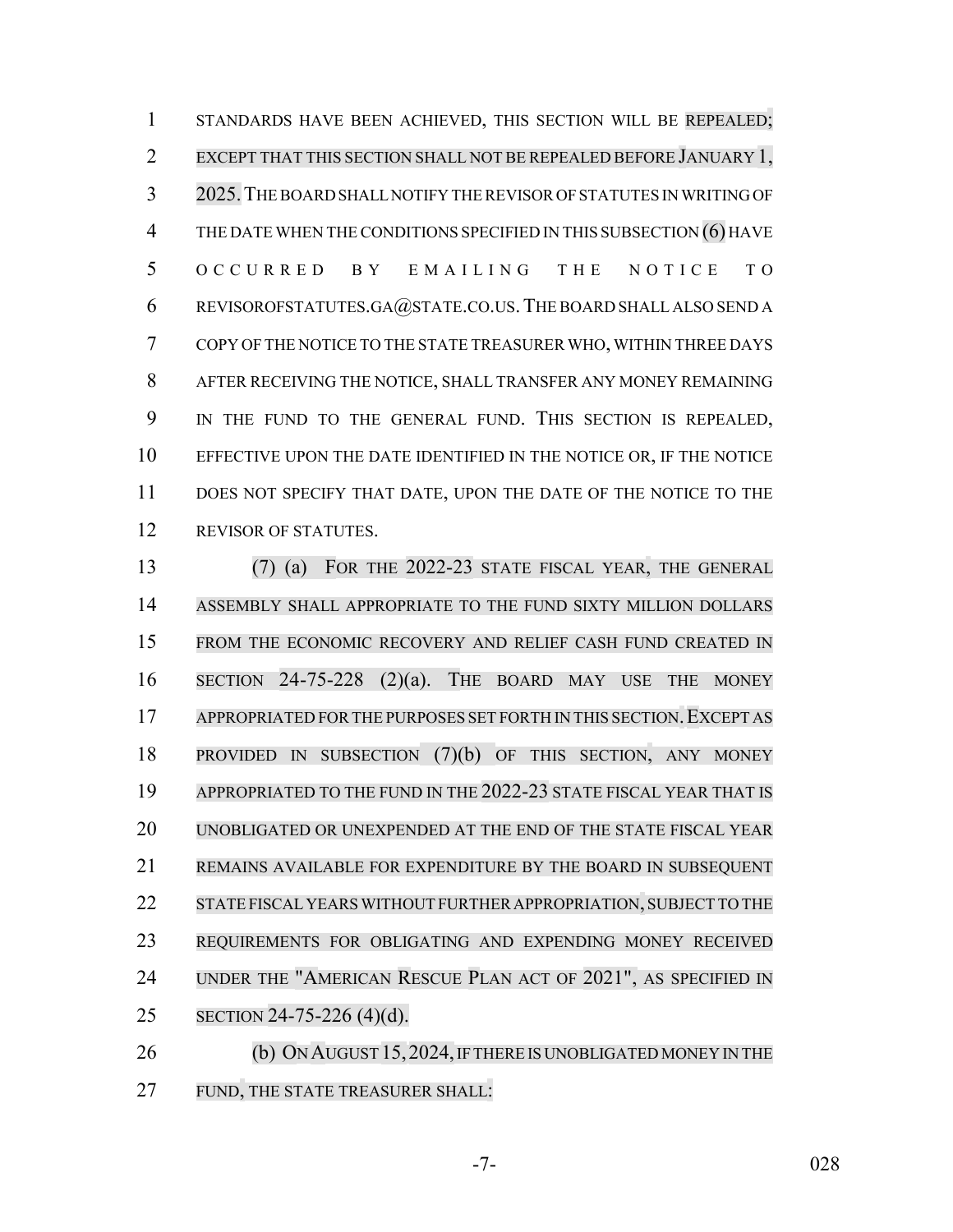(I) IF THE AMOUNT OF UNOBLIGATED MONEY IS TWENTY MILLION DOLLARS OR LESS, TRANSFER ALL OF THE UNOBLIGATED MONEY TO THE WATER PLAN IMPLEMENTATION ACCOUNT; OR

 (II) IF THE AMOUNT OF UNOBLIGATED MONEY IS GREATER THAN TWENTY MILLION DOLLARS, TRANSFER TO THE WATER PLAN IMPLEMENTATION ACCOUNT TWENTY MILLION DOLLARS.

 (8) (a) THEBOARD AND ANY PERSON THAT RECEIVES MONEY FROM 8 THE BOARD PURSUANT TO THIS SECTION OR SECTION 37-60-123.3 (3) SHALL COMPLY WITH THE COMPLIANCE, REPORTING, RECORD-KEEPING, AND PROGRAM EVALUATION REQUIREMENT ESTABLISHED BY THE OFFICE 11 OF STATE PLANNING AND BUDGETING AND THE STATE CONTROLLER IN 12 ACCORDANCE WITH SECTION 24-75-226 (5).

 (b) COMMENCING IN 2023, AND FOR EACH YEAR THEREAFTER 14 THROUGH 2027, AS PART OF ITS ANNUAL PRESENTATIONS TO THE GENERAL ASSEMBLY UNDER THE "STATE MEASUREMENT FOR ACCOUNTABLE, RESPONSIVE, AND TRANSPARENT (SMART) GOVERNMENT ACT", PART 2 17 OF ARTICLE 7 OF TITLE 2, THE DEPARTMENT OF NATURAL RESOURCES SHALL REPORT ON HOW MUCH MONEY THE BOARD HAS EXPENDED UNDER THIS SECTION AND IF THE BOARD EXPECTS TO EXPEND THE FULL SIXTY 20 MILLION DOLLARS FOR THE PURPOSES SET FORTH IN THIS SECTION OR, IF MONEY IS TRANSFERRED TO THE WATER PLAN IMPLEMENTATION ACCOUNT 22 IN 2024, IF THE BOARD IS ON TRACK TO EXPEND THE FULL SIXTY MILLION DOLLARS FOR THE PURPOSES SET FORTH IN THIS SECTION AND THE 24 PURPOSES SET FORTH IN SECTION 37-60-123.3 (3).

 (9) AS USED IN THIS SECTION, UNLESS THE CONTEXT OTHERWISE REQUIRES:

(a) "AMERICAN RESCUE PLAN ACT OF 2021" MEANS THE FEDERAL

-8- 028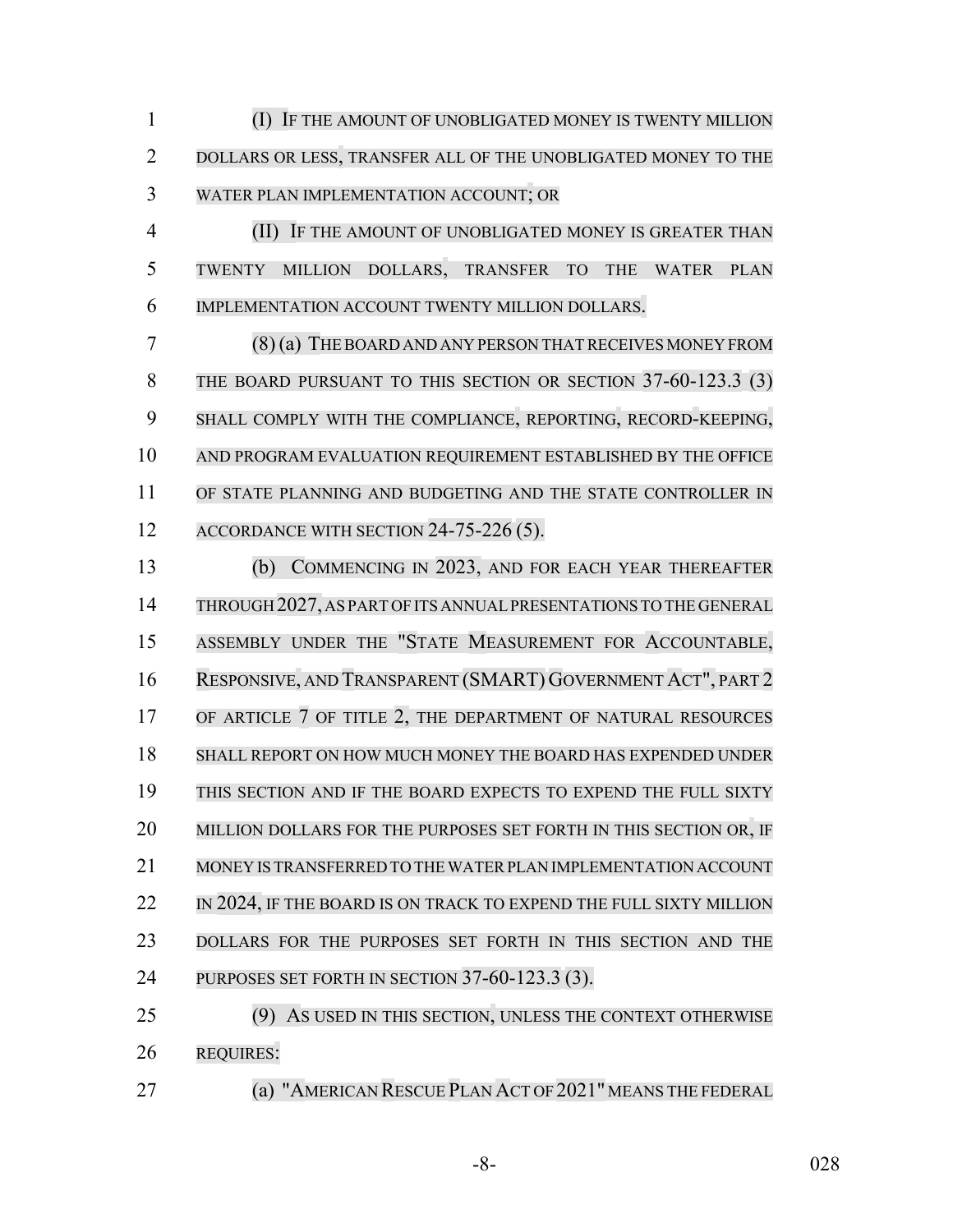| $\mathbf{1}$   | "AMERICAN RESCUE PLAN ACT OF 2021", PUB. L. 117-2, AS THE ACT MAY               |
|----------------|---------------------------------------------------------------------------------|
| $\overline{2}$ | BE SUBSEQUENTLY AMENDED.                                                        |
| 3              | (b) "COVID-19" MEANS THE CORONAVIRUS DISEASE CAUSED BY                          |
| $\overline{4}$ | THE SEVERE ACUTE RESPIRATORY SYNDROME CORONAVIRUS 2, ALSO                       |
| 5              | KNOWN AS SARS-COV-2.                                                            |
| 6              | (c) "FUND" MEANS THE GROUNDWATER COMPACT COMPLIANCE                             |
| 7              | AND SUSTAINABILITY FUND CREATED IN SUBSECTION $(3)(a)$ OF THIS                  |
| 8              | <b>SECTION.</b>                                                                 |
| 9              | (d) "WATER PLAN IMPLEMENTATION ACCOUNT" MEANS THE WATER                         |
| 10             | PLAN IMPLEMENTATION ACCOUNT CREATED IN SECTION 37-60-123.3                      |
| 11             | (3)(b).                                                                         |
| 12             | SECTION 2. In Colorado Revised Statutes, 37-60-123.3, add (3)                   |
| 13             | as follows:                                                                     |
| 14             | 37-60-123.3. Water plan implementation cash fund - created                      |
|                |                                                                                 |
| 15             | - water plan implementation account - created - legislative                     |
| 16             | $\alpha$ declaration - reporting - repeal. $(3)$ (a) THE GENERAL ASSEMBLY FINDS |
| 17             | AND DECLARES THAT:                                                              |
| 18             | THIS SUBSECTION (3) IS INTENDED TO RESPOND TO THE<br>(I)                        |
| 19             | NEGATIVE ECONOMIC IMPACTS CAUSED BY THE COVID-19 PANDEMIC, AS                   |
| 20             | DEFINED IN SECTION 37-60-134 (9)(b), AND THE RESULTING PUBLIC                   |
| 21             | HEALTH EMERGENCY BY PROVIDING GRANT MONEY TO PROMOTE PROJECTS                   |
| 22             | AND ACTIONS THAT ADVANCE PROGRESS TOWARD ACCOMPLISHING THE                      |
| 23             | CRITICAL ACTIONS IDENTIFIED IN THE STATE WATER PLAN;                            |
| 24             | (II)<br>MONEY ALLOCATED TO THE STATE PURSUANT TO THE                            |
| 25             | "AMERICAN RESCUE PLAN ACT OF 2021", AS DEFINED IN SECTION                       |
| 26             | $37-60-134$ (9)(a), AND TRANSFERRED TO<br>THE<br><b>WATER</b><br><b>PLAN</b>    |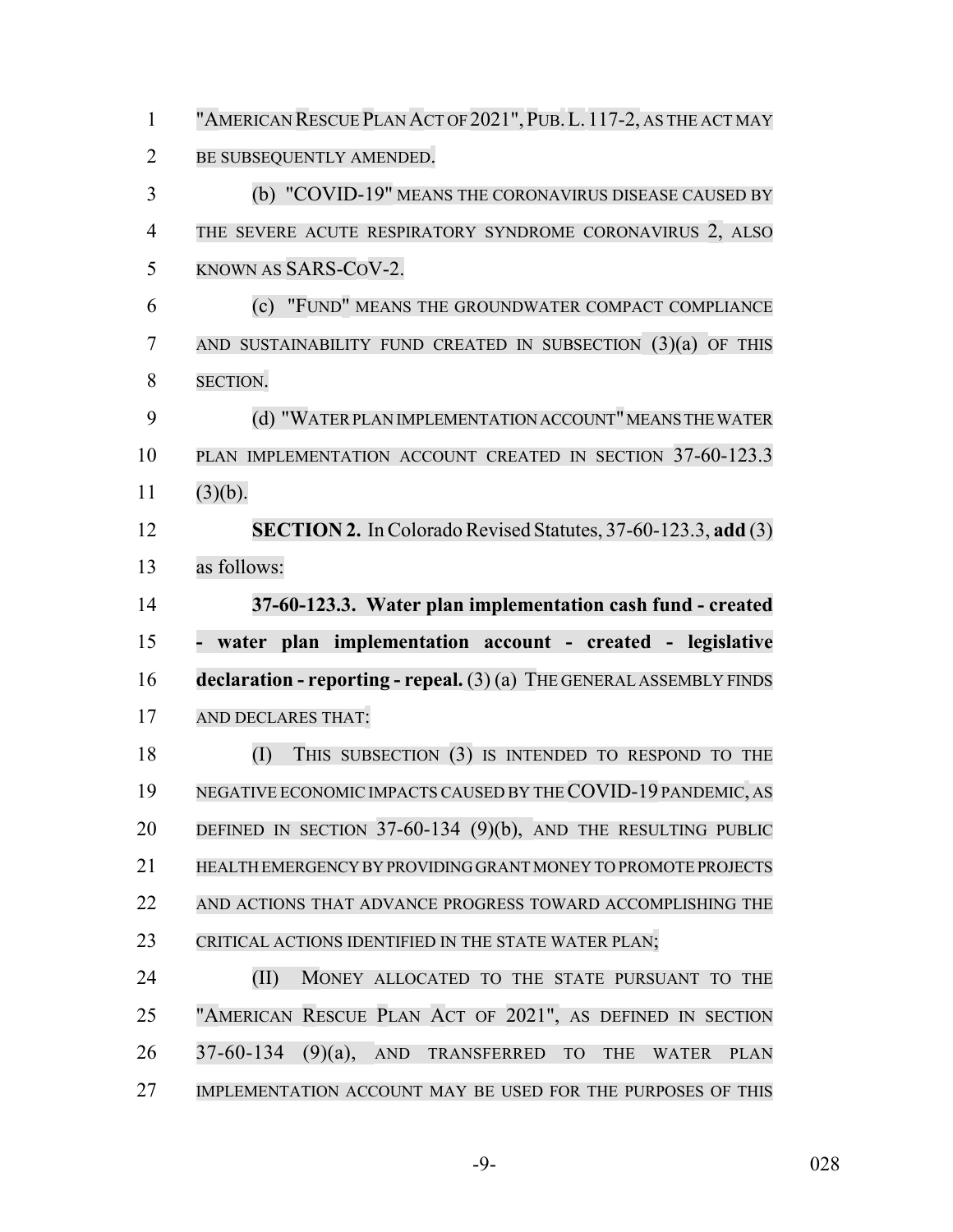SUBSECTION (3); AND

 (III) THE WATER PLAN IMPLEMENTATION PURPOSES DESCRIBED IN 3 THIS SUBSECTION (3) ARE IMPORTANT GOVERNMENT SERVICES.

 (b) THERE IS HEREBY CREATED IN THE WATER PLAN IMPLEMENTATION CASH FUND THE WATER PLAN IMPLEMENTATION ACCOUNT, REFERRED TO IN THIS SUBSECTION (3) AS THE "ACCOUNT". THE MONEY IN THE ACCOUNT IS CONTINUOUSLY APPROPRIATED TO THE BOARD TO USE FOR THE PURPOSES SET FORTH IN THIS SUBSECTION (3).

 (c) THE ACCOUNT CONSISTS OF ALL MONEY TRANSFERRED TO THE 10 ACCOUNT ON AUGUST 15, 2024, FROM THE GROUNDWATER COMPACT COMPLIANCE AND SUSTAINABILITY FUND CREATED IN SECTION 37-60-134 12  $(3)(a)$ .

13 (d) THE BOARD AND ANY PERSON THAT RECEIVES MONEY FROM THE BOARD PURSUANT TO THIS SUBSECTION (3) SHALL COMPLY WITH THE COMPLIANCE, REPORTING, RECORD-KEEPING, AND PROGRAMEVALUATION REQUIREMENT ESTABLISHED BY THE OFFICE OF STATE PLANNING AND BUDGETING AND THE STATE CONTROLLER IN ACCORDANCE WITH SECTION 24-75-226 (5).

 (e) THIS SUBSECTION (3) IS REPEALED, EFFECTIVE SEPTEMBER 1, 2027.

 **SECTION 3. Appropriation.** (1) For the 2022-23 state fiscal year, \$60,000,000 is appropriated to the groundwater compact compliance and sustainability fund created in section 37-60-134 (2)(a), C.R.S. This 24 appropriation is from the economic recovery and relief cash fund created in section 24-75-228 (2)(a), C.R.S., and is of money the state received from the federal coronavirus state fiscal recovery fund. The Department of Natural Resources is responsible for the accounting related to this